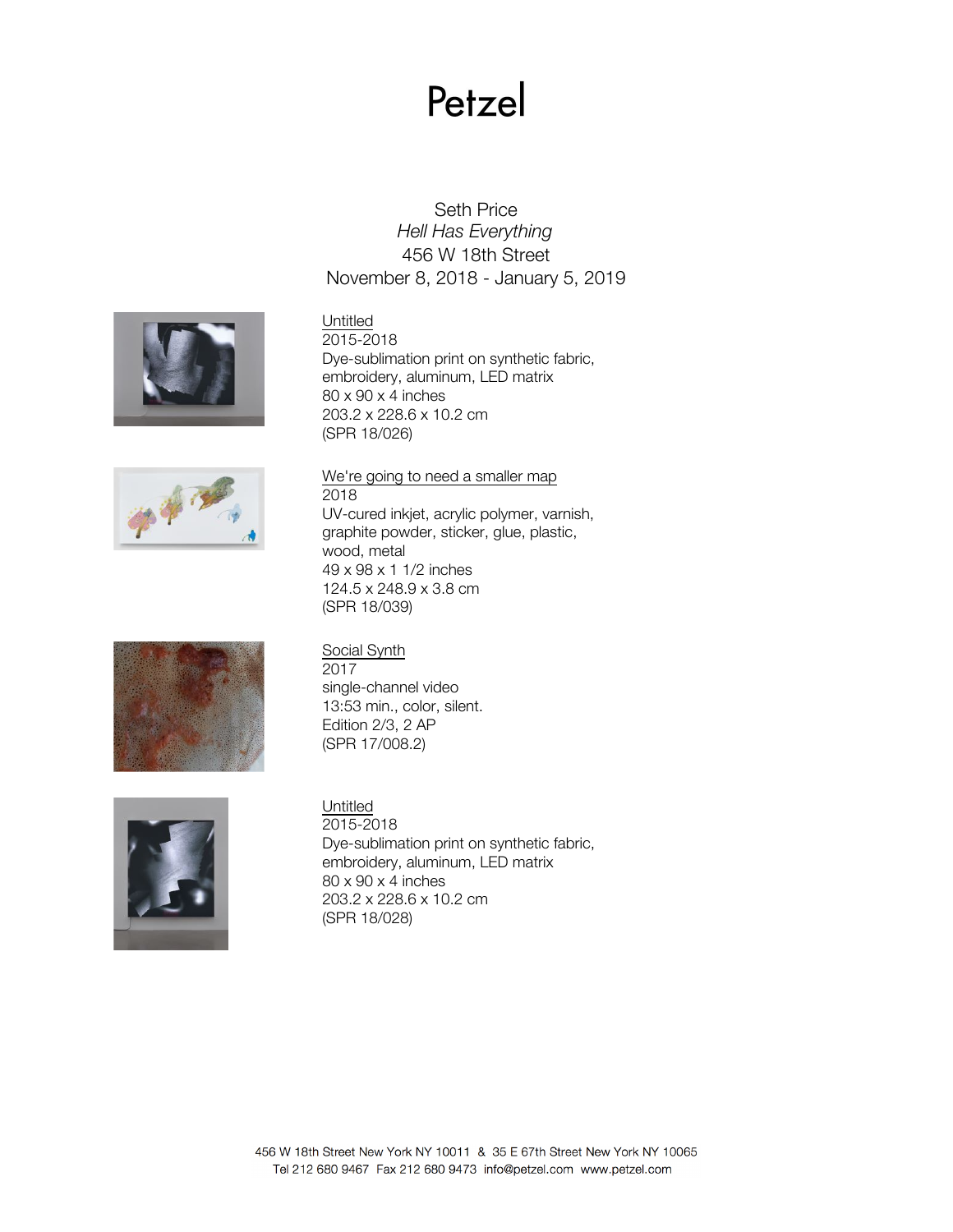











### Grew up in a box marked Freedom 2018 Inkjet, acrylic polymer, acrylic paint, glue, plastic, wood, metal 56 1/4 x 41 3/4 inches 142.9 x 106 cm

(SPR 18/043) UnQuantifyWorld 2018

Inkjet, acrylic polymer, acrylic paint, glue, bronze powder, plastic, wood, metal 64 x 41 3/4 inches 162.6 x 106 cm (SPR 18/031)

# Postcard-Style Place

2018 Inkjet, acrylic polymer, spray enamel, glue, dibond, plastic 30 1/2 x 42 inches 76.8 x 106.7 cm (SPR 18/040)

# Homemade Plants

2018 Inkjet, acrylic polymer, acrylic paint, glue, plastic, wood, metal 41 3/4 x 64 inches 106 x 162.6 cm (SPR 18/042)

# Raw on Raw/Motter Ombra

2018 Inkjet, acrylic polymer, acrylic paint, earth, glue, plastic, wood, metal 63 3/4 x 46 1/4 inches 161.9 x 117.5 cm (SPR 18/037)

# Hell Has Everything

2018 UV cured inkjet, acrylic polymer, glue, plastic, wood, metal 59 3/4 x 79 3/4 inches 151.8 x 202.6 cm (SPR 18/018)